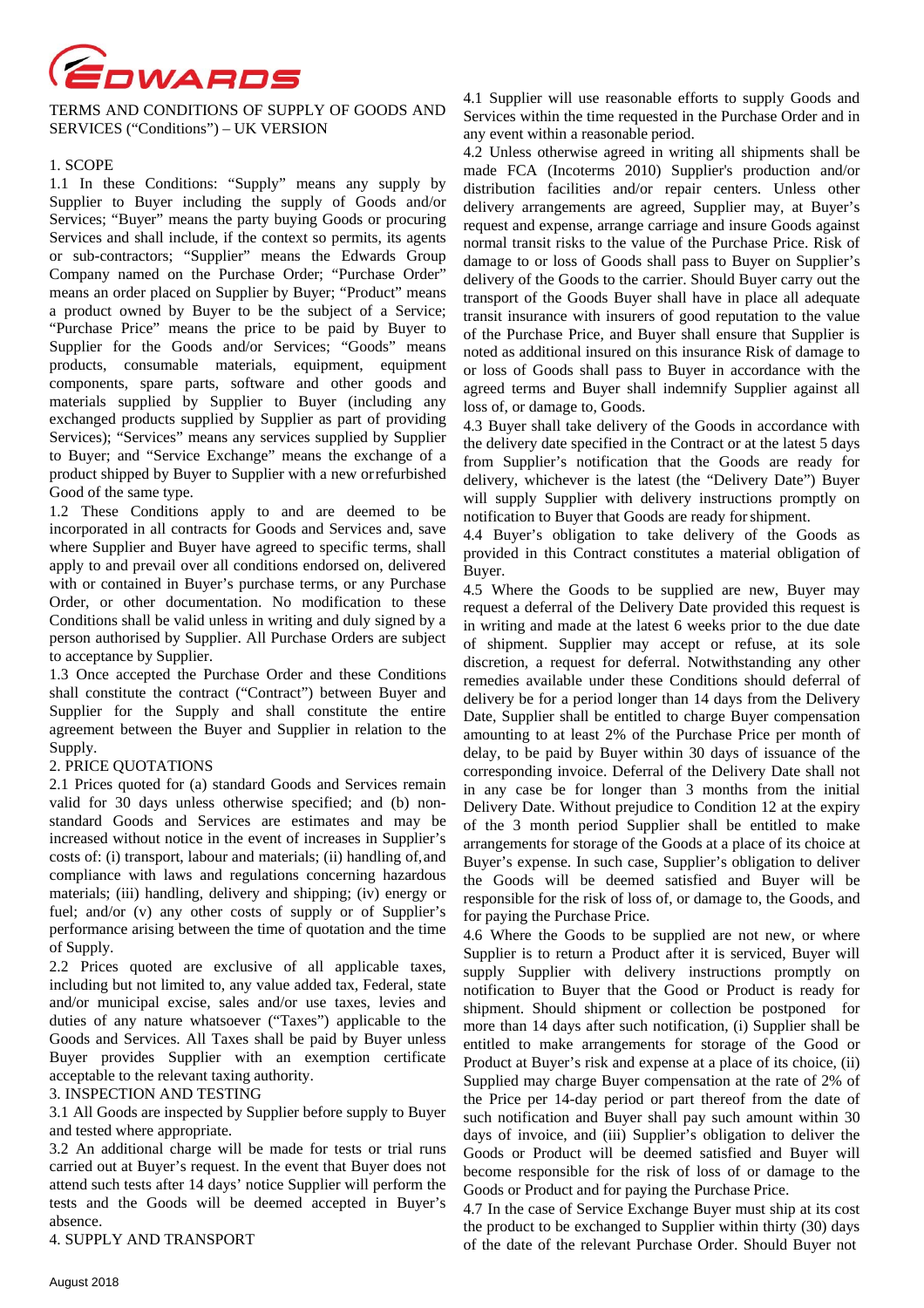

return compensation which shall be calculated at the rate of two per cent (2%) of the Purchase Price for each 14 day-period during which Supplier has not received the product to be returned, with the non-return compensation being payable within thirty (30) days of the date of invoice by Supplier and

(ii) should delay in returning the product exceed 3 months from the date of the relevant Purchase Order, Supplier shall be entitled to terminate the Purchase Order or that part of the Purchase order related to the Service Exchange and Buyer shall pay the price which would be due against the supply of a new Good of equivalent specification, less any amount already paid towards the Service Exchange. Buyer shall pay within 30 days of the date of invoice.

4.8 The parties agree that compensation and other expenses payable under the Conditions above are a genuine pre-estimate of the costs and losses which Supplier would suffer from Buyer not taking delivery of the Goods and/or for non-return of exchange product on the Delivery Date.

4.9 In cases where a Product is received by Supplier in respect of which no Purchase Order, or other written authority, is given to Supplier to carry out Services within 60 days of receipt by Supplier, Supplier may, at its option, either return the Product to Buyer or dispose of the Product as Supplier thinks fit and Supplier may charge Buyer for, and Buyer agrees to pay, all storage, return and/or disposal costs.

4.10 Buyer shall ensure and warrant that it shall comply with any applicable export or import laws, regulations or guidance and that it shall not import, export or re-export, directly or indirectly, the Goods, or other item related to the Goods, in or to (1) any country subject to an embargo under the laws of any country or under any international laws, including, but not limited to, Cuba, Iran, North Korea, Sudan and Syria and/or (2) any country for which an import or export/re-export licence or approval or certificate is required, without obtaining such licence or approval or certificate prior to importing or (re)exporting. Buyer shall attach to all Purchase Orders the necessary information to permit Supplier to commence its work, together with any import licence and/or permits or certificates, which may be necessary. Supplier shall not be liable for delay in delivery or non-delivery of the Goods or any associated item due to (1) any restriction on the import or export of the Goods or any associated items or (2) noncompliance by Buyer with this clause or with the law, or (3) delay or refusal of export or import licence or approval by any relevant authority. Supplier may request, and if so Buyer shall provide, in advance and as a condition of delivery, a signed statement providing information related to the use of the Goods and any associated items and/or the full identity of the end-user or any intermediary in the transaction. Notwithstanding any other provision of the Contract Supplier shall be entitled to terminate the Contract with immediate effect and without liability if it has reasonable grounds to suspect that Buyer has breached or intends to breach this clause.

4.11 Goods will be supplied and paid for as available unless Buyer specifically requests "one consignment". Each shipment shall be considered a separate and independent transaction. Supplier may suspend shipment of any unfulfilled Contract between the parties in the event of any act or omission on the part of Buyer or if Buyer is in material breach of Buyer's obligations under a Contract, whether separate or not.

4.12 All Goods and Services supplied in accordance with the Contract will be deemed accepted unless Buyer promptly notifies Supplier in writing that the Goods or Services are not

in compliance with the Contract. Any damaged Goods and packaging must be kept for inspection by Supplier.

4.13 Supplier may modify the specification of Goods without notice provided that the modification does not materially affect the performance, form or fit of the affected Goods.

4.14 Services, installation and commissioning are not included in the purchase price for the Goods.

4.15 Buyer shall be responsible for de-installing, decommissioning and shipment of any Product. Supplier shall notify Buyer following discovery of any such Product as unsuitable for the performance of Services

5. PAYMENT

5.1 All amounts are stated and payments are to be made in Sterling unless otherwise agreed in writing. If Buyer specifies a different currency, Supplier reserves the right to amend the quoted price by any amount to cover movements in the exchange rate between the relevant currency and Sterling arising between the time of quotation and acceptance of the Purchase Order.

5.2 Full payment without any deduction whatsoever must be made to Supplier within 30 days of the date of invoice unless otherwise agreed in writing. Invoices will normally be issued on the date of delivery of the Goods (or the date of deemed delivery) or completion of the Services. Any invoice disputes must be raised by Buyer within 15 days from date of invoice, or the invoice shall be considered to be accepted by Buyer. Time for payment shall be of the essence.

5.3 All Purchase Orders are subject to credit approval before shipment. If, in Supplier's judgement, Buyer's financial condition does not at any time justify payment terms as previously specified, Supplier may cancel or suspend any unfulfilled Contract. Supplier may require Buyer to furnish Supplier with a confirmed irrevocable letter of credit drawn on a bank acceptable to Supplier.

5.4 If any payment is overdue Supplier shall be entitled, without prejudice to any other right or remedy, to suspend all further deliveries to Buyer without notice and/or to charge interest on any amount overdue at the applicable statutory default interest rate, or if none, at the rate of 8% per annum over the Bank of England base rate.

5.5 Any sum due by Buyer may be offset by Supplier against any sums due by Supplier to Buyer under any Contract

6. RETENTION OF TITLE

6.1 Subject to clause 6.2 Goods shall remain Supplier's property until Buyer has made full and unconditional payment to Supplier of all sums due to it in respect of the Goods

6.2 Title to Product remains with Buyer unless it becomes the subject of Service Exchange in which case title passes to Supplier upon receipt of the Product at the Service Centre.

6.3 Any consignment stock, inventory or materials held at Buyer's site and owned by Buyer for the use of Supplier in carrying out the Services shall be at the risk of the Buyer

6.4 Until payment in full by Buyer, Goods shall be held by Buyer as bailee for Supplier and will be kept, unaltered and in good condition (at no cost to Supplier) separately from all other goods of Buyer or any third party in such a way that they remain readily identifiable as Supplier's property.

6.5 If payment becomes overdue, or on the occurrence of any termination event referred to in Condition 12 below, Supplier may, where permitted by law, and after giving notice to Buyer, enter upon any premises where Supplier reasonably believes Goods to be, or otherwise take action, to recover Goods.

6.6 From delivery and prior to full payment of the Purchase Price, Buyer shall maintain the Goods in satisfactory condition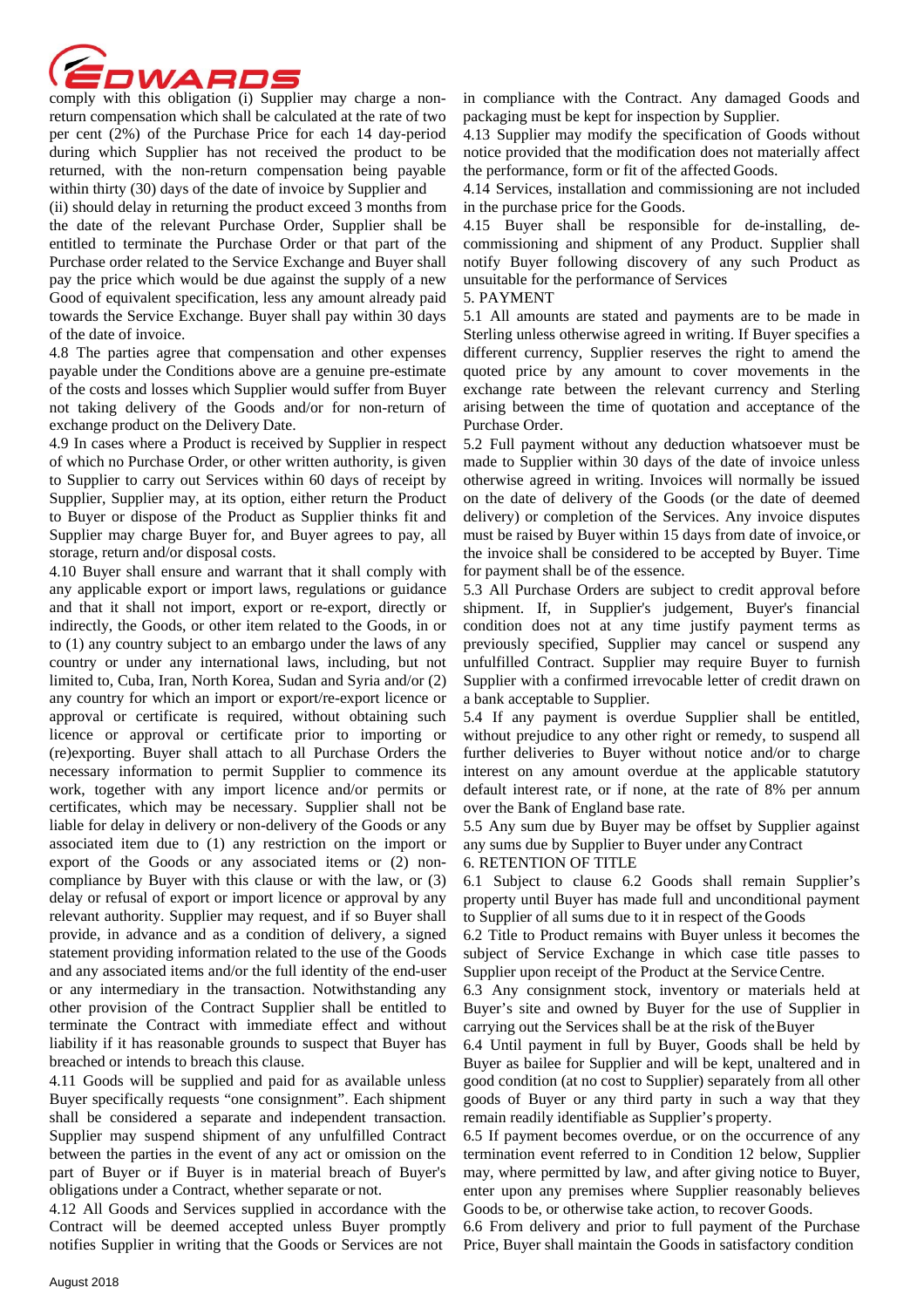

insurers of good reputation, covering the Purchase Price.

7. INTELLECTUAL PROPERTY AND CONFIDENTIALITY 7.1 Supplier shall retain all right, title and interest in and to, and possession of, any know-how, technical information, drawings, specifications or documents, ideas, concepts, methods, processes, techniques and inventions developed or created by or on behalf of Supplier and supplied by Supplier under any Contract. All such information shall be kept confidential by Buyer and shall not be disclosed to any third party unless and until the same is or becomes public knowledge nor shall any such information be used by Buyer for any purpose other than for the purpose of using any Goods supplied under the Contract without Supplier's prior written consent.

7.2 Ownership is retained by Supplier of any patent, copyright, trade secret, design right or other intellectual property right in or relating to the Supply and Buyer shall acquire no rights in or over such intellectual property rights save as expressly set out herein including, but not limited to, any technical information, know-how, drawings and specifications supplied by Supplier or relating to the Supply.

7.3 Supplier's trademarks and names and those of its associated companies shall not be used by Buyer otherwise than as applied by Supplier to Goods, Services or associated documentation.

## 8. WARRANTY

8.1 In respect of supply of Goods comprising equipment and related components, spares and parts:

A. Supplier hereby undertakes to repair or replace at Supplier's option, or to arrange repair or replacement by Supplier's representative of, any Goods supplied to Buyer if a defect in materials or workmanship arises under conditions of normal and proper use and maintenance (fair wear and tear, and consumables excepted) provided that (i) the Goods were purchased and used for a purpose for which they were suitable; (ii) were operated and maintained in accordance with the operating instructions; (iii) unless otherwise agreed by Supplier, in writing, the defect occurs within 12 months from the date of shipment of the Goods; and (iv) Condition 8.3 is satisfied.

B. Any repaired or replaced Goods (including Goods the subject of Service Exchange) will continue to be warranted for the unexpired period of the warranty referred to in Condition 8.1 A above.

C. Supplier may charge Buyer for the cost of shipping Goods to and from a Supplier service centre if the Goods to be repaired or replaced are located in a country in which Supplier does not have a service centre.

D. The warranty under this clause does not cover the costs of installation or removal of the Goods to be repaired or replaced which shall be at Buyer's cost.

# 8.2 In respect of supply of Services:

A.Supplier warrants that Services shall be performed in a workmanlike manner using reasonable skill and care and in accordance with Supplier's service policy and practice. Unless otherwise agreed in advance, Supplier shall provide such Services, including repair and replacement, as are in Supplier's reasonable opinion necessary in order to provide the Service.

B. If subsequent to the performance of Services failure or breakdown (fair wear and tear and consumables excepted) occurs: (a) during the warranty period notified to Buyer at the time the Services are performed (or if no such period is notified to Buyer, and unless otherwise agreed, within 90 days of the date that the Services are completed); (b) during normal usage; and (c) shown by Buyer to Supplier's reasonable satisfaction

(after a reasonable opportunity for Supplier to inspect the allegedly defective Services and to review documentation pertinent to the failure or breakdown) to have been caused by Supplier's failure to perform the Services in accordance with this Condition: Supplier, at its option, shall correct or reperform the Service or replace the serviced product or refund the cost of the Services; provided that: (i) the failure or breakdown was not caused, or contributed to, by Buyer's act or omission, breach of contract, negligence, process reactions, excessive process build ups or accidents or by Buyer's failure to observe Supplier's recommended maintenance schedules and activities; and (ii) Condition 8.3 is satisfied.. For the avoidance of doubt any components of a Product not replaced in the course of the Product being serviced will not be covered by the Service warranty on the Product.

C. Buyer is responsible for shipping Products to the designated Supplier service centre at Buyer's risk and cost. Supplier may charge Buyer for the cost of shipping Product from a Supplier service centre back to Buyer if the Product is located in a country in which Supplier does not have a service centre. If Buyer requires a more expensive method of freight than Supplier's standard shipping then the extra cost shall be paid by the Buyer.

D.The Warranty under this Condition does not cover the costs of installation or removal of the Product which shall be at Buyer's cost.

E. Except as expressly warranted above, Services are provided "as is" and Buyer assumes the entire risk as to the results of the Services. Nothing stated in these Conditions implies that the operation of any serviced Product will be uninterrupted or error-free or that errors will be corrected. Other written or oral statements by Supplier, its representatives, or others do not constitute warranties of Supplier.

8.3 The following provisions must be satisfied in respect of all claims under Conditions 8.1 and 8.2: a) the claim must first be notified promptly in writing to Supplier; b) the Goods or any Product must not have been repaired or modified by anyone other than Supplier or at Supplier's direction; c) in the case of equipment and related components, spares and parts not of Supplier's own manufacture, unless otherwise required by law, Supplier's responsibility shall be limited to passing on to Buyer the benefit of any guarantee or warranty given to Supplier by the manufacturer of such Goods or part; d) in the case of a replacement, Buyer returns at its cost the defective Goods to Supplier within 10 days of delivery of the replacement Goods by Supplier; e) the defect does not arise from Buyer's specification or instructions; and g) Buyer has paid the purchase price in full or paid in accordance with agreed payment schedule.

8.4 Supplier may satisfy Supplier's liability under this Condition 8 by reducing the Purchase Price or refunding the Purchase Price and retaking the Goods or issuing a credit note.

8.5 Except as expressly warranted above, all warranties, conditions and other terms implied by statute or common law (save for the conditions implied as to title by Section 12 of the Sale of Goods Act 1979) are to the fullest extent permitted by law, excluded.

#### 9. LIABILITY AND INDEMNIFICATION

9.1 Subject to Condition 8, the following provisions set out the entire liability of Supplier (including any liability for the acts or omissions of its employees, agents, or subcontractors) to Buyer in respect of: a) any breach of these Conditions; or (b) any representation, statement or tortious act or omission, including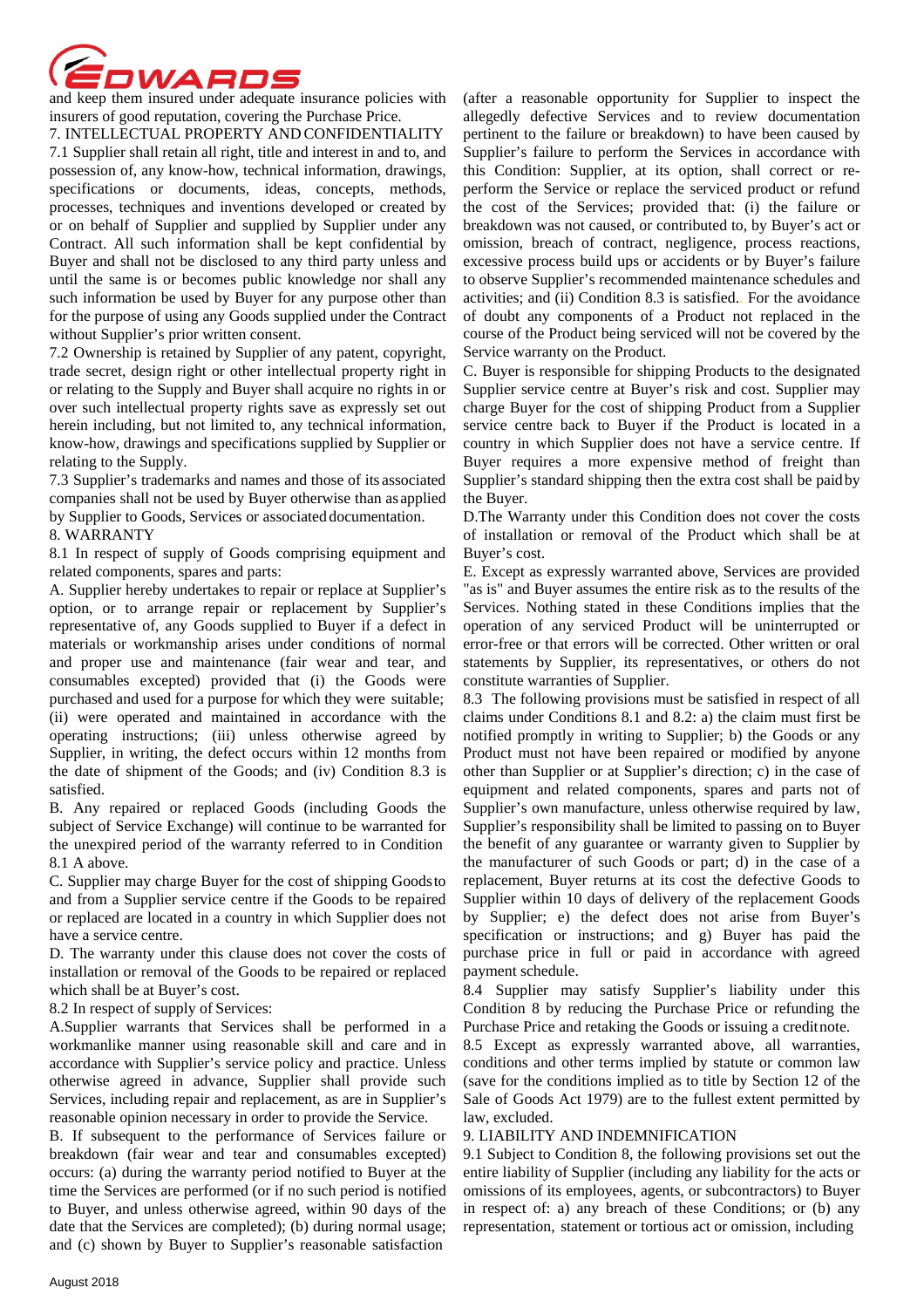

negligence, arising under or in connection with these Conditions.

9.2 Nothing in these Conditions excludes or limits the liability of Supplier for: (a) death or personal injury caused by Supplier's negligence or (b) fraud or fraudulent misrepresentation or (c) any other liability that cannot be excluded or limited by law.

9.3 Subject to Condition 9.4 Supplier shall be liable for physical damage to property to the extent that it results from breach of Contract or Supplier's negligence in connection with the performance of the Contract, subject to an overall limit of the amount received by Supplier from Buyer under the Contract.

9.4 Supplier shall not be liable to Buyer for pure economic loss, loss of profit, loss of business, depletion of goodwill, loss of anticipated savings, injury to reputation, loss of revenue, interruption of production, any damages claimed to Buyer by third parties, or otherwise, in each case whether direct, indirect or consequential, or any claims for consequential compensation whatsoever (howsoever caused) which arise out of or in connection with the Contract.

9.5 If Buyer fails to perform any of its obligations pursuant to these Conditions, Buyer shall pay Supplier all costs and expenses incurred by Supplier, including all attorney's fees, in enforcing Supplier's rights relating to such obligation, whether by formal proceedings or otherwise, in addition to any other remedy available to Supplier.

9.6 For the avoidance of a doubt save as provided in this clause Supplier shall have no liability in contract, tort, misrepresentation, restitution, or otherwise arising as a result of the performance or contemplated performance of the Contract.

9.7 Buyer will indemnify and keep indemnified Supplier from and against any costs, claims, demands, liabilities, damages or losses and all interest, penalties and legal and other professional costs and expenses arising out of or in connection with Buyer's use of Goods or Buyer supplying Goods to any party who is not a party to these Conditions and the Goods' subsequent use. This indemnity shall cover (but is not limited to) Supplier's liability to third parties arising out of the use or sale of the Goods, except to the extent caused by Supplier's negligence.

#### 10. FORCE MAJEURE

10.1 Neither Buyer nor Supplier shall be liable for failures in performance, including delay or non-shipment, resulting from acts or events beyond its reasonable control.

10.2 In the event of such delay, the date of shipment or performance shall, at the request of Supplier, be deferred for a period equal to the time lost by reason of the delay and otherwise for a reasonable time.

#### 11. CANCELLATION

11.1 Buyer may request a cancellation of the Contract to the extent it relates to the sale of Goods, provided such request is given in writing and at the latest six (6) weeks prior to the due date of shipment. Supplier may accept or refuse, at its sole discretion, a request for cancellation. Without prejudice to any other rights Supplier may have, upon cancellation Buyer shall pay Supplier compensation equivalent to 15% of the Purchase Price for standard Goods and 30% of the Purchase Price for non-standard Goods within thirty (30) days from issuance of the corresponding invoice.

11.2 Unless agreed otherwise in writing by Supplier, should Buyer cancel any Contract to the extent it relates to the sale of Services, Buyer shall pay to Supplier the costs of all work done and materials purchased or provided in connection with the

Services up to the time of cancellation, plus compensation for all costs and losses equivalent to 15% of the Purchase Price

11.3 The parties agree that such sums payable to Supplier under this clause are a genuine pre-estimate of the costs and losses which Supplier would suffer from Buyer cancelling all or part of the Contract

#### 12. TERMINATION

12.1 If Buyer is subject to any act of bankruptcy or, being a company, has a receiver appointed or an administration order made against it or goes into liquidation or if a similar event occurs under applicable insolvency laws (except for the purpose of reconstruction or amalgamation) then all sums due to Supplier under the Contract shall immediately become due and payable and Supplier may, notwithstanding any previous waiver, terminate the Contract forthwith by written notice.

12.2 Supplier may terminate the Contract with immediate effect in the event of a failure by Buyer to comply with any material provision of these Conditions if the failure continues for more than 14 days after Buyer has been given written notice of such failure.

12.3 If Buyer fails to collect or take delivery of the Goods within 3 months of the Delivery Date, Supplier shall be entitled, without prejudice to its other rights, to terminate all or part of the Contract and to dispose of the Goods, and to charge Buyer a compensation of 15% of the Purchase Price (standard goods) or 30% of the Purchase Price (non-standard goods), to be paid by Buyer within 30 days of issuance of the corresponding invoice. The parties agree that such sums payable to Supplier under this clause are a genuine pre-estimate of the costs and losses which Supplier would suffer from Buyer not taking delivery of the Goods.

12.4 Termination shall be without prejudice to any prior right of either party or any provisions (including but not limited to clauses 6, 7 and 9) which by nature shall survive termination

# 13. BUYER'S DUTIES AND RESPONSIBILITIES WHEN SERVICES ARE PROVIDED

13.1 All Products and environments (whether at Supplier's or Buyer's or Buyer's customer's premises) must be free from risks to health and safety (save to the extent notified to, and specifically accepted by, Supplier in writing). Supplier may decline, without incurring any liability, to service any Product, or work in any environment in which, in Supplier's opinion, the risks to health and safety are not managed satisfactorily by Buyer.

13.2 Buyer will permit Supplier prior to commencement of any Services to assess the condition of the Products and the working environment. Supplier shall be under no obligation to service any Product which, in Supplier's reasonable opinion, has been used in a way or for a purpose for which it was not suitable, has not been operated and maintained in accordance with the manufacturer's operating instructions, is too old or in too poor a condition to be serviced economically or is in any way unsafe.

Supplier shall have the right and Buyer shall provide all necessary access and cooperation to enable Supplier to carry out a risk assessment.

13.3 Buyer will provide Supplier with all available operating documentation, drawings, test certificates and maintenance inspection reports relating to any Product.

13.4 Buyer will indemnify and hold Supplier harmless against any loss, claim or damage suffered by Supplier or its employees, agents or sub-contractors suffered on the Buyer's site or Buyer's customer's site except to the extent caused by Supplier's own negligence.